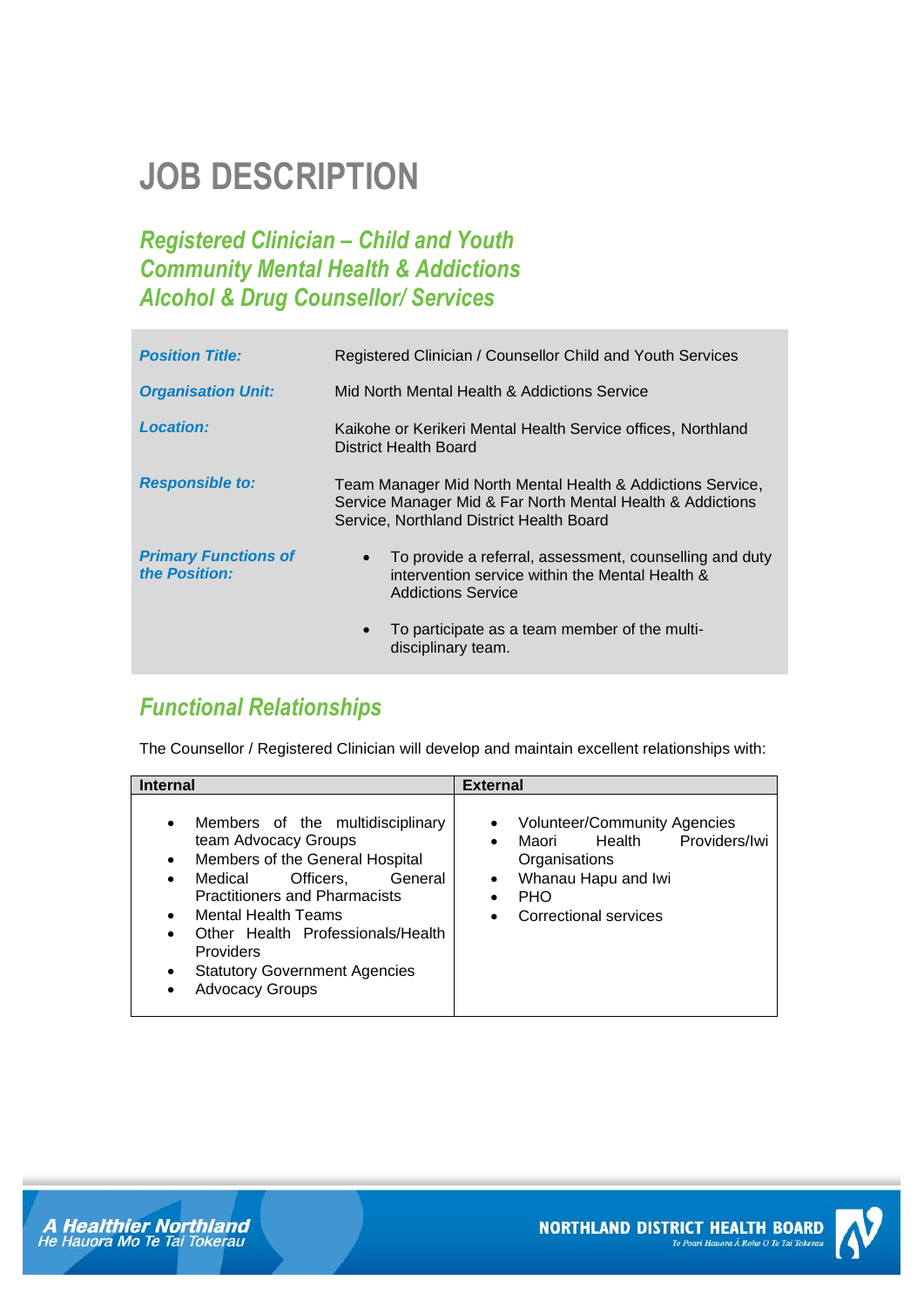## *Key Responsibilities and Expected Outcomes*

Northland District Health Board has established a set of values by which the organisation will respond, in part, to achieving its goals and objectives through their workforce. The following Values and supporting statements are expected behaviours of each individual employed with NDHB:

| <b>Values</b>          | <b>Supporting Statement</b>                                                            |
|------------------------|----------------------------------------------------------------------------------------|
| Tāngata i te tuatahi   | He whakapapa, he mokopuna, he tamariki, he mātua, he                                   |
| People First           | tūpuna. He aha te mea nui. He tāngata, he tāngata, he tāngata                          |
|                        | Our people are central to all we do                                                    |
| Whakaute (tuku mana)   | He whakaaro nui ki ētahi atu                                                           |
| Respect                | We treat others as they would like to be treated                                       |
| Manaaki                | Ko te manaaki – he whāngai, he kākahu, he ropiropi. Akona e te                         |
| Caring                 | whānau whānui                                                                          |
|                        | We nurture those around us, and treat all with dignity and<br>compassion               |
| Whakawhitiwhiti Körero | Whakawhitiwhiti kōrero i runga te tika, te pono me te                                  |
| Communication          | We communicate openly, safely and with respect to promote<br>clear understanding aroha |
| Te Hiranga             | Kia kaha, kia māia, kia manawa nui                                                     |
| Excellence             | Our attitude of excellence inspires confidence and innovation                          |

The position of Counsellor / Registered Clinician encompasses the following major functions or key result areas:

- Te Tiriti o Waitangi
- Client focused practice
- Communication & Team work
- Professional Development
- Relationship building
- Quality Improvements
- Health and Safety
- Privacy & Confidentiality

The outcome requirements of the above key responsibility areas are outlined below:

| <b>Key Responsibility Area</b> | <b>Expected Outcomes</b>                                                                                                                                                                                                                                                                                                                                                                                                                                                                                                                                                                                                                                                                |
|--------------------------------|-----------------------------------------------------------------------------------------------------------------------------------------------------------------------------------------------------------------------------------------------------------------------------------------------------------------------------------------------------------------------------------------------------------------------------------------------------------------------------------------------------------------------------------------------------------------------------------------------------------------------------------------------------------------------------------------|
| <b>Te Tiriti o Waitangi</b>    | Contribute to the promotion of the articles and principles of<br>$\bullet$<br>Te Tiriti o Waitangi and the involvement of Māori within the<br>decision-making process for their health and independence,<br>within District Health Board management processes and<br>procedures<br>Include the articles and principles of Te Tiriti o Waitangi<br>$\bullet$<br>within all aspects of the role and its outcomes<br>Ensure that consultation and engagement processes include<br>$\bullet$<br>appropriate mechanisms to meet the need of Māori in a<br>culturally appropriate and safe manner<br>Attend the Northland District Health Board Te Tiriti o<br>$\bullet$<br>Waitangi Training |

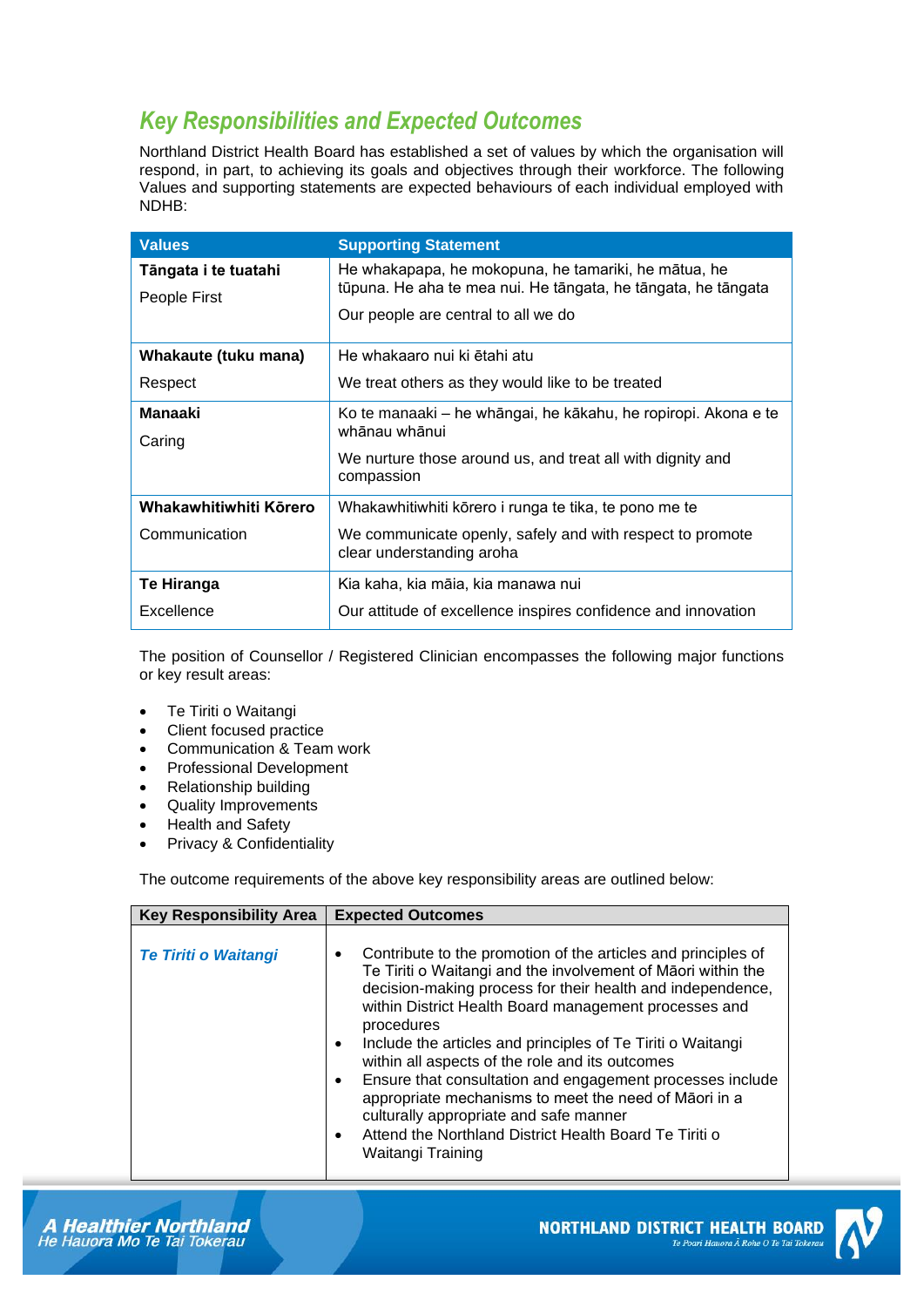| <b>Key Responsibility Area</b>                                                                                                                                                                                                                                                                                       | <b>Expected Outcomes</b>                                                                                                                                                                                                                                                                                                                                                                                                                                                                                                                                                                                                                                                                                                                                                                                                                                                                                                                                                                                                                                                                                                                                                                                                                                                                                                                                                                         |
|----------------------------------------------------------------------------------------------------------------------------------------------------------------------------------------------------------------------------------------------------------------------------------------------------------------------|--------------------------------------------------------------------------------------------------------------------------------------------------------------------------------------------------------------------------------------------------------------------------------------------------------------------------------------------------------------------------------------------------------------------------------------------------------------------------------------------------------------------------------------------------------------------------------------------------------------------------------------------------------------------------------------------------------------------------------------------------------------------------------------------------------------------------------------------------------------------------------------------------------------------------------------------------------------------------------------------------------------------------------------------------------------------------------------------------------------------------------------------------------------------------------------------------------------------------------------------------------------------------------------------------------------------------------------------------------------------------------------------------|
| In collaboration with the<br>multi-disciplinary team,<br>contributes to client<br>treatment planning and<br>carries out treatment,<br>counseling, group<br>programmes and other<br>related activities with<br>clients and their<br>whanau suffering with<br><b>Mental Health &amp;</b><br><b>Addiction problems.</b> | $\bullet$<br>Carries a caseload as designated by the Manager<br>according, attends referral and case management meetings<br>and has responsibility for administrating the treatment plan.<br>Provides assessment, counselling and support to clients and<br>$\bullet$<br>their whanau<br>Ensures treatment options are implemented and discussed<br>$\bullet$<br>with clients and the treatment team with a focus on<br>consistency of care.<br>Provides case management and monitoring of clients on the<br>$\bullet$<br>methadone programme.<br>Maintain clear, accurate written records of treatment with<br>$\bullet$<br>clients, their progress and document any multi-disciplinary<br>treatment plan, (including assessment, treatment plan and<br>review).<br>Utilise and work with other agencies, volunteer groups, iwi<br>$\bullet$<br>and other Health Professionals as necessary while<br>maintaining clinical responsibilities as stated in the treatment<br>plan.<br>Provides urgent and crisis support to the clients on carried<br>٠<br>caseload within working hours.<br>Provides information for clients and whanau on the nature of<br>$\bullet$<br>the problem and implications for treatments.<br>Participates in duty service for clients as rostered/required.<br>$\bullet$<br>Works alongside the team psychologist to provide<br>$\bullet$<br>appropriate interventions |
| <b>Participate in group</b><br>programmes, and<br>provide support for<br>post treatment<br>programmes.                                                                                                                                                                                                               | Participate in the facilitation of group programmes<br>$\bullet$<br>Ensure treatment options are implemented and discussed<br>$\bullet$<br>with the client and the treatment team with a focus on<br>consistency of care.                                                                                                                                                                                                                                                                                                                                                                                                                                                                                                                                                                                                                                                                                                                                                                                                                                                                                                                                                                                                                                                                                                                                                                        |
| In conjunction with<br>other staff in the<br>service and the<br><b>Community, develop</b><br>programmes<br>appropriate to our<br>service delivery model                                                                                                                                                              | Participation in education programmes for clients and<br>$\bullet$<br>whanau, the wider community and in-service programmes<br>as negotiated with Team Leader and/or Clinical Co-<br>ordinator.<br>Provide information and advice to clients and their whanau<br>regarding the relevant support groups and services available<br>in the community and where appropriate, to facilitate links<br>between the client and such groups.<br>Regular liaison with relevant statutory, voluntary agencies<br>$\bullet$<br>and community groups.                                                                                                                                                                                                                                                                                                                                                                                                                                                                                                                                                                                                                                                                                                                                                                                                                                                         |
| In consultation with the<br><b>Manager, knowledge</b><br>and skills development<br>is ongoing and up to<br>date with current<br>trends.                                                                                                                                                                              | Develop and maintain personal professional practice in<br>$\bullet$<br>accordance with Service Vision, Guiding Principles and<br>objectives.<br>Clinical supervision is undertaken on a regular basis, both<br>$\bullet$<br>peer and individual supervision in accordance with Mental<br>Health Service protocol on supervision.<br>Formal appraisal will take place not less frequently than<br>$\bullet$<br>annually.<br>Attends training relevant to the position as required by the<br>Clinical Co-ordinator and/or Team Manager.                                                                                                                                                                                                                                                                                                                                                                                                                                                                                                                                                                                                                                                                                                                                                                                                                                                            |

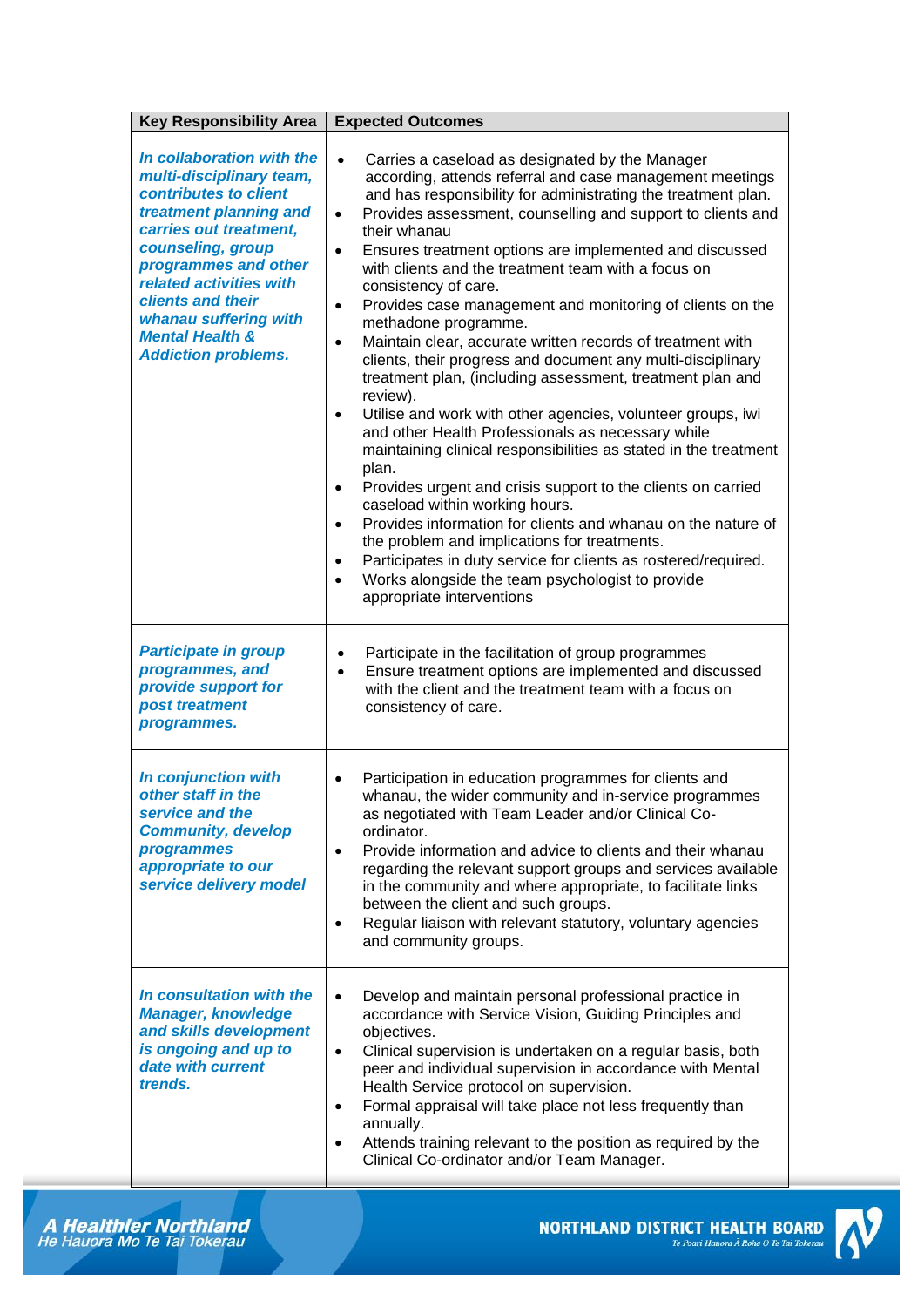| <b>Key Responsibility Area</b>                                                                               | <b>Expected Outcomes</b>                                                                                                                                                                                                                                                                                                                                                                                                                                                        |
|--------------------------------------------------------------------------------------------------------------|---------------------------------------------------------------------------------------------------------------------------------------------------------------------------------------------------------------------------------------------------------------------------------------------------------------------------------------------------------------------------------------------------------------------------------------------------------------------------------|
| <b>Contribute to the</b><br>successful<br>management of the<br><b>Mental Health and</b><br><b>Addiction.</b> | Develop and deliver culturally/ethically/professionally<br>$\bullet$<br>appropriate alcohol and drug services following<br>guidelines/policies issued by Northland Health.<br>Attend and contribute to multi-disciplinary team meetings.<br>$\bullet$<br>Provide cover for annual leave/sickness for team members<br>$\bullet$<br>as deemed appropriate by the Manager.<br>To carry out other duties relevant to the position as may be<br>$\bullet$<br>required by the Manager |
| <b>Demonstrate</b><br>commitment to<br>bicultural development.                                               | Work in partnership with Iwi, Hapu and Whanau.<br>$\bullet$<br>Seek advice from Maori health workers, Maori Directorate,<br>$\bullet$<br>Cultural Supervisor, and/or Kaumatua as appropriate.<br>Have working understanding of Treaty of Waitangi and its<br>$\bullet$<br>relevance to Mental Health                                                                                                                                                                            |
| <b>Quality Assurance</b>                                                                                     | Provide information for monitoring the service as required<br>and participate in Quality activities within Mental Health and<br><b>Addiction Services</b>                                                                                                                                                                                                                                                                                                                       |
| <b>Health &amp; Safety</b>                                                                                   | Observe and promote safe work practices, rules and<br>instructions relating to work, and be pro-active in hazard<br>management<br>Willingly co-operate in the achievement of all health and<br>$\bullet$<br>safety goals and initiatives by:<br>Practicing and observing safe work methods;<br>The use of safety equipment;<br>Reporting unsafe conditions or equipment; and<br>$-$<br>Reporting and documenting all accidents or incidents                                     |
| <b>Privacy and</b><br><b>Confidentiality</b>                                                                 | Undertake all duties and responsibilities in accordance with<br>$\bullet$<br>the Privacy Act 2020, Health Information Privacy Code 2020,<br>and Northland DHB's Privacy Policies and Procedures<br>Complete mandatory induction training on Privacy<br>$\bullet$<br>responsibilities                                                                                                                                                                                            |

## *Variation of Duties*

Duties and responsibilities described above should not be construed as a complete and exhaustive list as it is not the intention to limit in any way the scope or functions of the position. Duties and responsibilities may be amended from time to time, in consultation with the employee, to meet any changing conditions and service requirements.





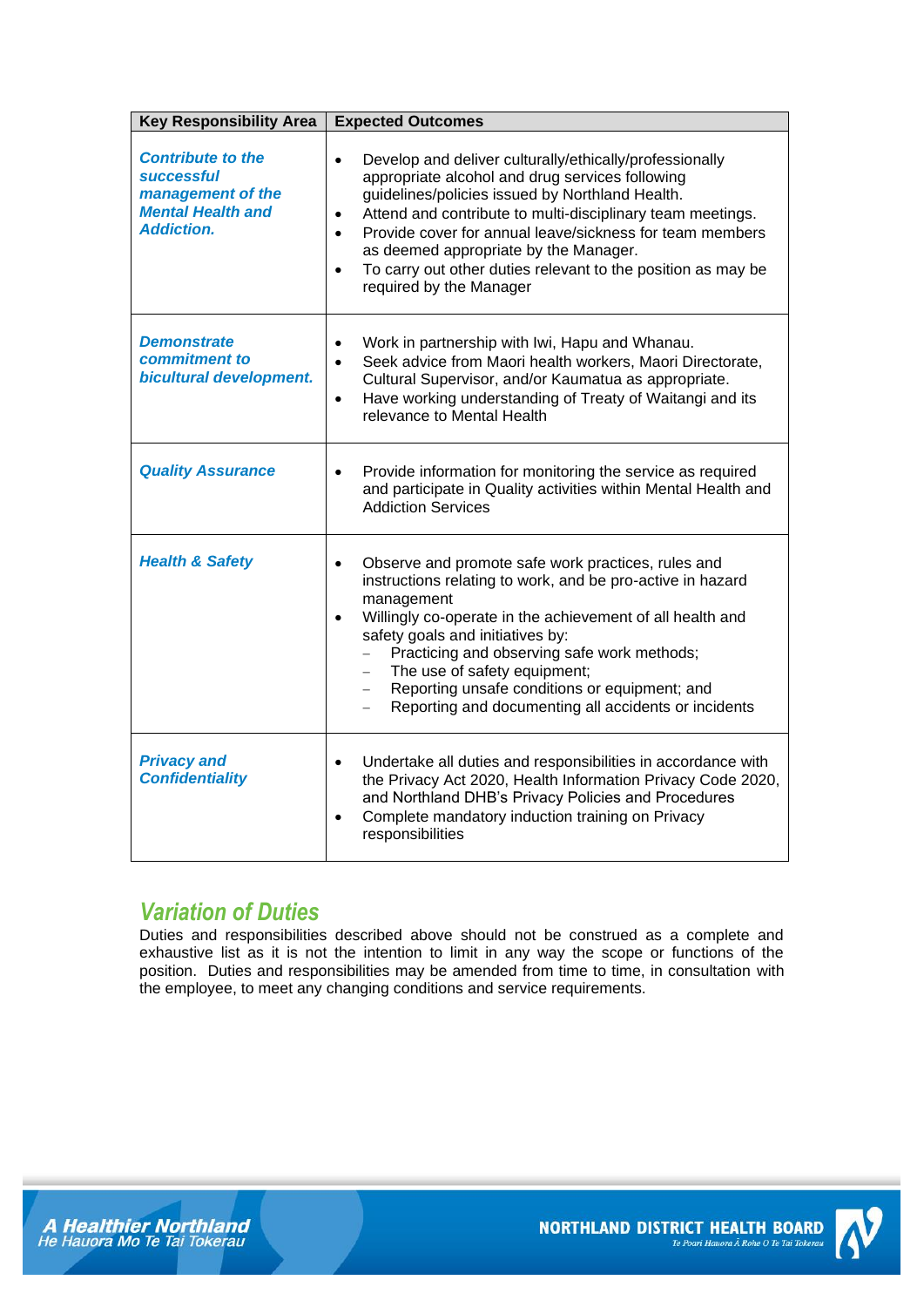## *Person Specification*

#### **Education and Qualifications**

#### *Essential Desirable*

- Qualification(s) and/or training in counselling and facilitation skills in individual, group and whanau situations.
- A current full, clean drivers licence and able to travel throughout Northland as required.
- A recognised qualification in Counselling, Social Work, Nursing, Social Sciences or related fields.
- CBT qualification or working towards one

- Postgraduate qualifications in Dual Diagnosis, Opioid treatments, or other relevant courses.
- Training or experience in Maori Cultural Models of practice e.g. Te Wero Me Te Aranga or similar courses.
- Evidence or substantial progress toward obtaining any of the above.
- Demonstrate an understanding of Tikanga Maori and Te Reo Maori
- Bachelor level qualification which makes them eligible for DAPPNZ full registration.

### **Experience**

#### *Essential Desirable*

- Experience in Substance Abuse Treatment including an understanding of the needs of individuals and whanau facing such problems.
- Commitment and ability to work biculturally.
- Facilitating programmes
- Recent or current facilitation in brief intervention and peer support groups
- Evidence have worked in CBT model

- Experience in assisting individuals experiencing dependency problems to progress through the detoxification and subsequent processes.
- Experience working in a multi-disciplinary setting including iwi groups.
- **Experience working with Maori whanau** and groups.
- Working with offender population.
- Working with clients experiencing coexisting disorders.

#### **Awareness and Understanding of**

- Te Tiriti o Waitangi and its application to the health setting
- Privacy Act (2020) and Health Information Privacy Code (2020)
- Health and Safety at Work Act 2015
- Understands ones own Personal and Professional Boundaries
- National Mental Health Standards
- Mental Health Act
- Recovery Competencies

#### *Essential Desirable*

- Health and Disability Commissioner (Code of Health and Disability Services Consumers' Rights) Regulations (1996)
- New Zealand Council of Healthcare **Standards**
- Knowledge of Te Reo Maori me ona Tikanga